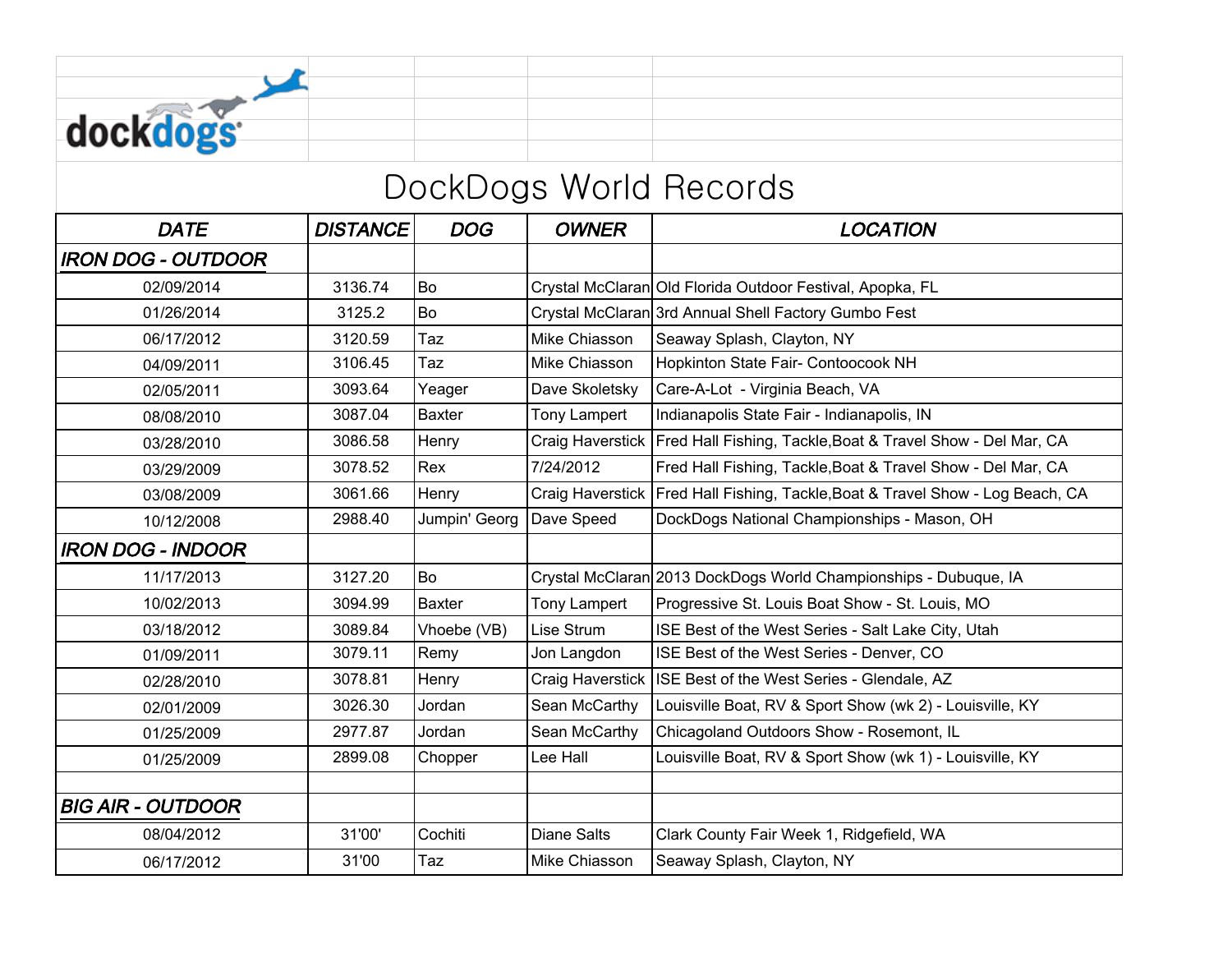| 06/17/2012                        | 29'02 | Taz               | Mike Chiasson       | Seaway Splash, Clayton, NY                                   |
|-----------------------------------|-------|-------------------|---------------------|--------------------------------------------------------------|
| 06/16/2012                        | 28'11 | Taz               | Mike Chiasson       | Seaway Splash, Clayton, NY                                   |
| 09/10/2005                        | 28.10 | Country           | Kevin Meese         | Bass Pro Shops - Baltimore, MD                               |
| 21/08/2005                        | 28.07 | Country           | Kevin Meese         | Big Nickle time Cabela's - Hamburg, PA                       |
| 07/08/2005                        | 27.05 | Country           | Kevin Meese         | Brass Pro Shops - Baltimore, MD                              |
| 07/08/2005                        | 27.03 | Country           | <b>Kevin Meese</b>  | Brass Pro Shops - Baltimore, MD                              |
| 07/08/2005                        | 26.08 | Country           | Kevin Meese         | Brass Pro Shops - Baltimore, MD                              |
| 01/07/2002                        | 26.06 | Little Morgan     | Mike Jackson        | ESPN Great Outdoor Games - Lake Placid, NY                   |
| 01/05/2002                        | 23.04 | Haley             | John Kline          | Super Retriever Series - Northfield, MN                      |
| 01/07/2001                        | 23.01 | Jerry             | Mike Wallace        | ESPN Great Outdoor Games - Lake Placid, NY                   |
| <b>BIG AIR - INDOOR</b>           |       |                   |                     |                                                              |
| 02/24/2013                        | 30.02 | Cochiti           | <b>Diane Salts</b>  | ISE Best of the West Series - Phoenix, AZ                    |
| 10/02/2012                        | 29.03 | <b>Baxter</b>     | <b>Tony Lampert</b> | St. Louis Boat Show - St Louis, MO                           |
| 08/02/2012                        | 28.10 | <b>Baxter</b>     | <b>Tony Lampert</b> | St. Louis Boat Show - St Louis, MO                           |
| 04/02/2012                        | 28.02 | <b>Baxter</b>     | Tony Lampert        | St. Louis Boat Show - St Louis, MO                           |
| 02/12/2012                        | 28.00 | <b>Baxter</b>     | <b>Tony Lampert</b> | St. Louis Boat Show - St Louis, MO                           |
| 08/01/2010                        | 27.04 | Remy              | Jon Langdon         | ISE Best of the West Series - Denver, CO                     |
| 01/02/2009                        | 27.03 | Quasi             | Rande Murphy        | Louisville Boat, RV and Sport Show - Louisville, KY          |
| 01/23/2009                        | 26.06 | Quasi             | Rande Murphy        | Louisville Boat, RV and Sport Show - Louisville, KY          |
| 04/14/2007                        | 25.11 | Rebel             |                     | Joann Chronister Toronto Home Show, Toronto, ON              |
| 08/04/2006                        | 25.03 | <b>Gunner Boy</b> | Mike Ziler          | Toronto Home Show, Toronto, ON                               |
| 12/02/2006                        | 25.03 | Wylie             | Dean Skillman       | St. Louis Boat Show - St Louis, MO                           |
| 01/02/2004                        | 24.07 | Draco             | Donna Ames          | Minneapolis Pet Expo - Minneapolis, MN                       |
| 01/02/2002                        | 23.01 | Little Morgan     | Mike Jackson        | Boat Sport and Travel Show - Fort Wayne, IN                  |
|                                   |       |                   |                     |                                                              |
| <b>EXTREME VERTICAL - OUTDOOR</b> |       |                   |                     |                                                              |
| 7/12/2014                         | 8'10" | Griz              | Tony Lampert        | Libertyville Dog Days of Summer - Libertyville, IL           |
| 6/5/2014                          | 8'9'' | Griz              | Tony Lampert        | Dog Days Canine Cannonball, - Osage Beach, MO                |
| 2/8/2014                          | 8'8'' | Bo                |                     | Crystal McClaran Old Florida Outdoor Festival, Apopka, FL    |
| 1/25/2014                         | 8'6'' | Bo                |                     | Crystal McClaran 3rd Annual Shell Factory Gumbo Fest         |
| 7/27/2013                         | 8'5'' | Bo                |                     | Crystal Mcclaran 2013 Summer at the Rock, Stone Mountain, GA |
| 7/13/2013                         | 8'4'' | Griz              | Tony Lampert        | 2013 Libertyville Dog Days of Summer, Libertyville, IL       |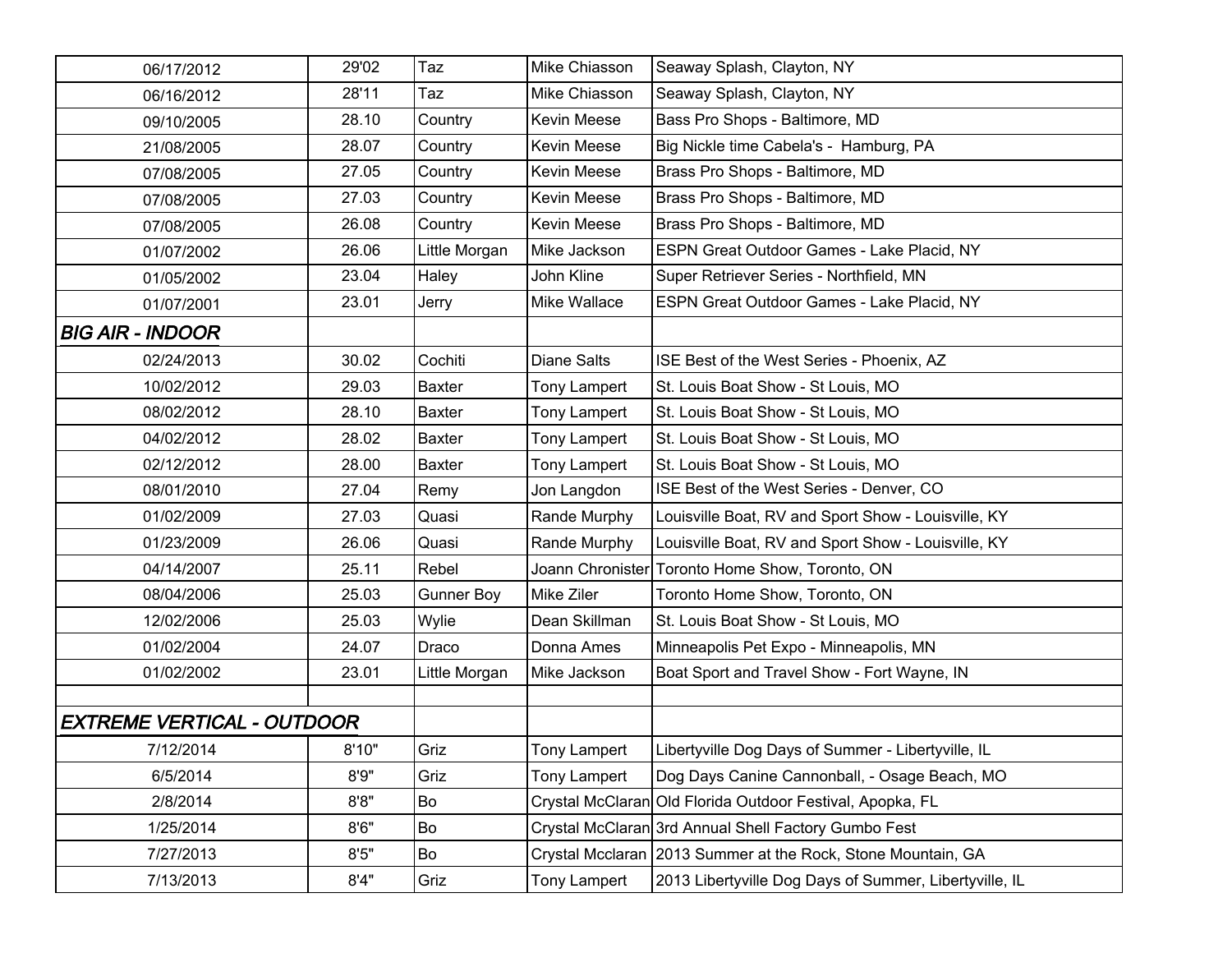| 09/02/2013                | 8'4"  | Bo          |                     | Crystal Mcclaran 2013 Old Florida Outdoor Festival, Apopka, FL          |
|---------------------------|-------|-------------|---------------------|-------------------------------------------------------------------------|
| 06/30/2012                | 8'4"  | Yeager      | Dave Skoletsky      | 2012 Eastern Regional Championships, WISP Resort, McHenry, M            |
| 07/10/2011                | 8'3'' | Yeager      | Dave Skoletsky      | 2011 DockDogs National Championships, Killington VT                     |
| 04/09/2011                | 8'2"  | Yeager      | Dave Skoletsky      | 2011 DockDogs World Championships, Canton, OH                           |
| 02/09/2011                | 8'1"  | Yeager      | Dave Skoletsky      | 2011 DockDogs World Championships, Canton, OH                           |
| 06/25/2011                | 8'0'' | Yeager      | Dave Skoletsky      | 2011 Kennel Shop, Scarborough, ME                                       |
| 02/15/2009                | 7'11" | <b>Brox</b> | Andy Mace           | SEWE - Charleston, SC                                                   |
| 08/19/2007                | 7'10" | Country     | Kevin Meese         | Frederick Sports Expo - Frederick, MD                                   |
| 04/06/2006                | 7'8'' | Country     | Kevin Meese         | The Rock Classic - Long Island, NY                                      |
| 12/02/2006                | 7'0'' | Stryker     | Melissa Ness        | Cabela's Shot Show - Las Vegas, NV                                      |
| 09/10/2005                | 6'10" | Colby       | Anna Borovich       | DockDogs National Championship - Hamburg, PA                            |
| 06/19/2005                | 6'10" | Nestle      | Angie Jones         | Eastern Regional Championship - Richmond, VA                            |
| 05/22/2005                | 6'4"  | Tucker      | Tom Dropik          | Western Regional Championship - Redmond, WA                             |
| 05/22/2005                | 6'4"  | Hogan       | Mark Stuart         | Western Regional Championship - Redmond, WA                             |
| EXTREME VERTICAL - INDOOR |       |             |                     |                                                                         |
| 11/17/2013                | 8'10" | Griz        | Tony Lampert        | 2013 DockDogs World Championships - Dubuque, IA                         |
| 11/17/2013                | 8'8'' | Griz        | Tony Lampert        | 2013 DockDogs World Championships - Dubuque, IA                         |
| 11/17/2013                | 8'8'' | Bo          |                     | Crystal McClaran 2013 DockDogs World Championships - Dubuque, IA        |
| 11/14/2013                | 8'6'' | Griz        | Tony Lampert        | 2013 DockDogs World Championships - Dubuque, IA                         |
| 11/14/2013                | 8'6'' | Bo          |                     | Crystal McClaran 2013 DockDogs World Championships - Dubuque, IA        |
| 12/15/2012                | 8'4'' | Bo          |                     | Crystal Mcclaran 2012 AKC/Eukanuba National Championships - Orlando, FL |
| 11/16/2012                | 8'3'' | Yeager      | Dave Skoletsky      | 2012 DockDogs World Championships - Dubuque, IA                         |
| 11/16/2012                | 8'1"  | Yeager      | Dave Skoletsky      | 2012 DockDogs World Championships - Dubuque, IA                         |
| 02/25/2012                | 8'0'' | Yeager      | Dave Skoletsky      | 2012 ISE Best of the West - Phoenix, AZ                                 |
| 02/21/2009                | 8'0'' | <b>Brox</b> | Andy Mace           | Indiana Boat Show - Indianapolis, IN                                    |
| 07/02/2008                | 7'2"  | Ares        | Jeff Wells          | Louisville Boat Show - Louisville, KY                                   |
| 26/01/2008                | 7'1"  | Ares        | Jeff Wells          | Chicagoland Outdoors show - Chicago, IL                                 |
| 01/04/2007                | 7'0"  | Lucy        |                     | Linda Lamparski   WBAY Pet Expo - Green Bay, WI                         |
| 13/03/2006                | 7'0'' | Doc         | <b>Bryan Peyton</b> | Louisianna Sportsmen's Show - Baton Rouge, LA                           |
| 13/03/2006                | 7'0"  | Willow      | Phil Weaver         | Louisianna Sportsmen's Show - Baton Rouge, LA                           |
| 12/02/2006                | 6'10" | Wylie       | Dean Skillman       | St. Louis Boat Show - St Louis, MO                                      |
| 08/01/2006                | 6'8'' | Stryker     | Melissa Ness        | Fred Hall's Fishing & Tackle Show - San Francisco, CA                   |